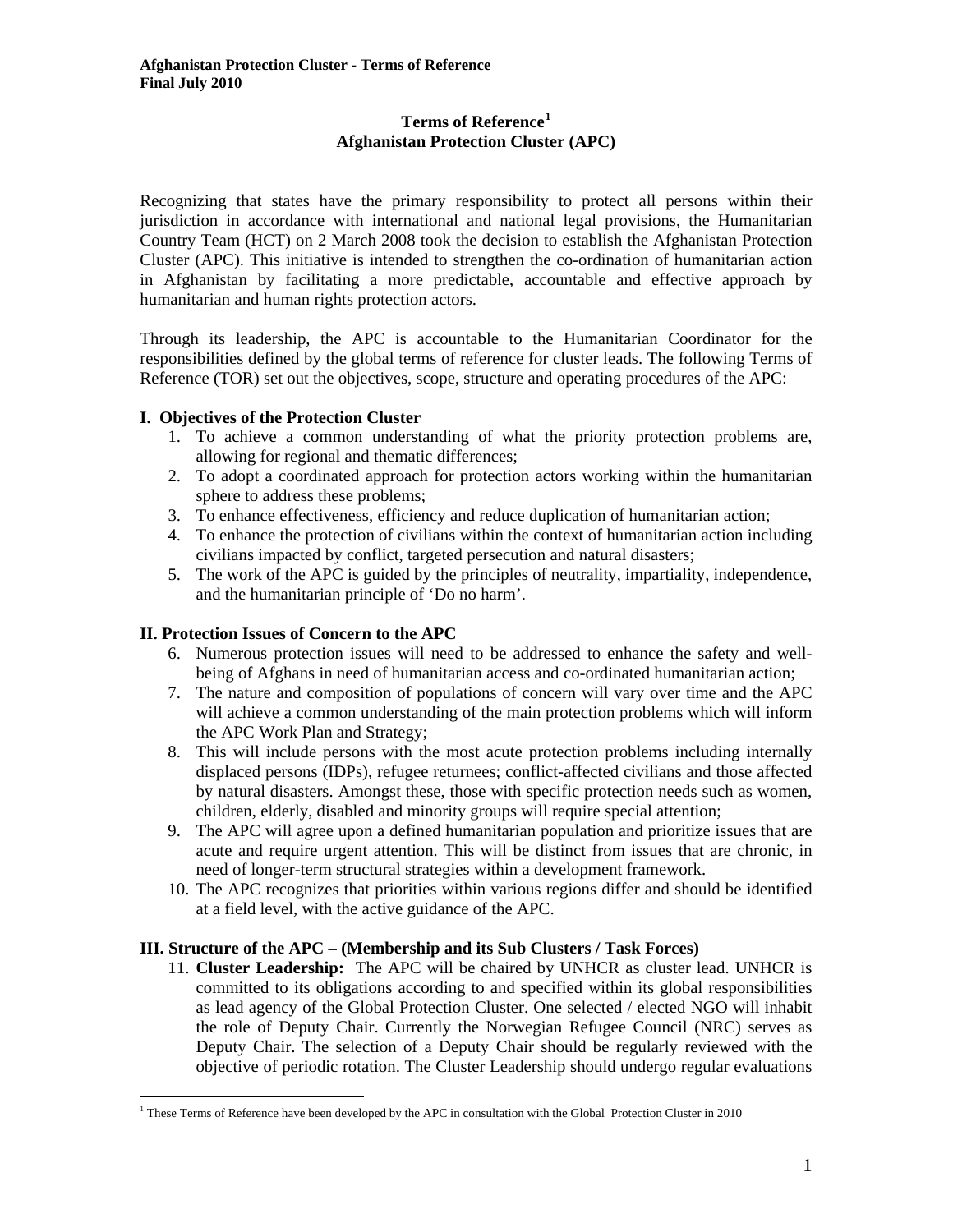by the members of the APC. The secretariat support will be shared by the Chair, Deputy Chair and Sub Cluster leadership as well as with other relevant members.

- 12. **Sub Clusters/ Task Forces/ Thematic Working Groups:** Distinct Sub-clusters and Taskforces will be formed to represent forums addressing and responding to issues of particular concern. Sub-clusters and Taskforces are led by specialized agencies that also provide operational responses to similar equivalents at regional level. Sub Clusters and Task Forces under the auspices of the APC are as follows:
- a) Child Protection including members of the National Child Protection Action Network CPAN and the Country Task Force on MRM-SC1612- led by UNICEF;
- b) Gender Based Violence- led by UNFPA;
- c) National IDP Task Force led by UNHCR;
- d) Housing Land and Property Task Force led by UNHCR jointly with NRC

13. Sub-clusters/ Taskforces are coordinated by the APC (cluster leads) on basis of the ToR and APC strategy;

14. Sub Clusters/ Task Forces will individually define their terms of references, membership criteria, meeting schedules, and humanitarian caseloads;

15. Substantive issues will primarily be addressed within the respective sub-cluster/ task forces, or other coordination groups, while key issues will be brought to the APC for discussion, comprehensive overview and co-ordinated response;

16. Regular reports will be provided by the Sub Clusters/ Task Forces, while the chair of such groups will report / raise the relevant protection issue at the APC;

17. Temporary Thematic Working Groups can be established by the APC leadership for redress to particular protection issues of concern. The thematic WG will report to the APC.

- **18. Membership:** While the APC Sub Clusters and Task Forces will engage with the Government for operational responses, the APC will remain confined to humanitarian protection agencies. The APC will be comprised of the following members:
- (a) Relevant international NGOs with a protection profile, such as the NRC, IRC, Save the Children, OXFAM, CARE International etc;
- (b) The Afghan Independent Human Rights Commission (AIHRC);
- (c) Relevant UN organizations including UNHCR, UNAMA-HR/ OHCHR, UNICEF, UNMAS, WFP, WHO, UNFPA, UNIFEM, UNDP, UN Habitat, and IOM;
- (d) National NGOs through Co-ordination Bodies i.e. Agency Co-ordination for Afghan Relief (ACBAR) and the ANCB;
- (e) Other agencies as necessary and agreed upon by the APC leadership for the distinct purpose of protection co-ordination and cross fertilization with other clusters.
- **19. Observers:** The Red Cross and Red Crescent Movement: International Committee of the Red Cross (ICRC), Afghan National Red Crescent Society (ARCS), and International Federation of Red Cross Societies (IFRC).

### **IV. Regional Protection Coordination Mechanisms:**

- 20. As part of the roll-out of the cluster system in Afghanistan, regional protection working groups will be established within each region. The purpose of establishing such protection co-ordination mechanisms is to:
- a) ensure comprehensive overview of protection issues in the region;
- b) improve coordination and communication between field protection actors;
- c) map protection activities and expertise, of 'who does what, where' with the objective of gaps identification, needs assessment and analysis;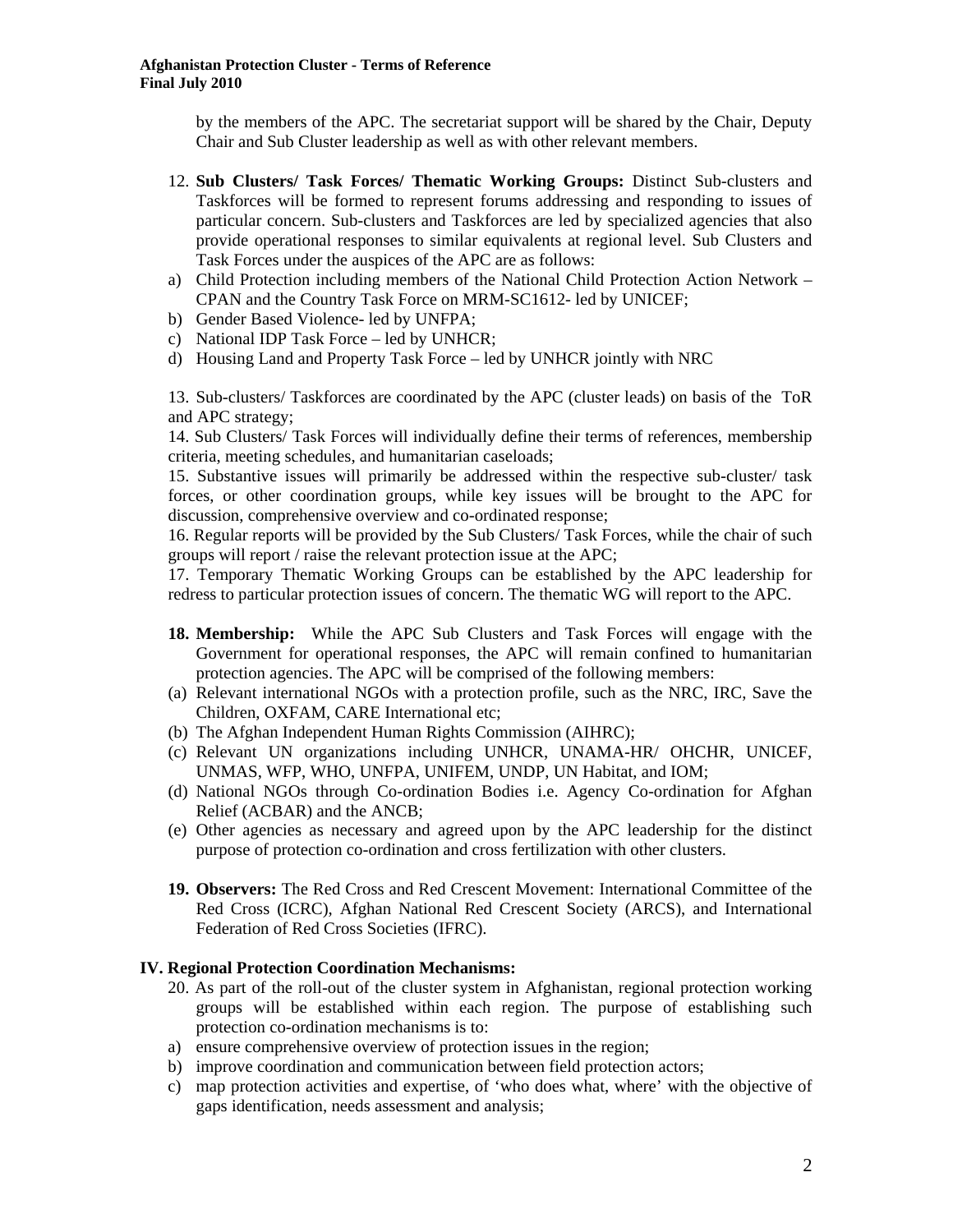#### **Afghanistan Protection Cluster - Terms of Reference Final July 2010**

- d) agree on a division of labour and contingency planning;
- e) facilitate reporting of significant field issues to the country level clusters;
- f) facilitate identification of funding needs confronting organizations in the field;
- g) enhance the profile of protection issues in the region through the APC.

### 21. **Structures of Regional Protection Working Groups (RPWG):**

- (a) RPWGs will be based in Regional capitals and may have further field protection working groups reporting to them as considered necessary;
- (b) RPWGs will adopt terms of references reflecting those of the APC, though these should be defined by the local RPWG members for adaptation to the region. As with the APC, the RPWG should function in ways that respect the roles and mandates of different humanitarian organizations and be as inclusive as possible and relevant;
- (c) RPWGs will keep the APC informed of their activities, which will provide support and guidance as necessary.

## **IV. Role of the APC**

22. The APC will form the inter link between the regional and other protection actors with the inter cluster mechanism and with the Humanitarian Co-ordinator. In order to streamline its functions, the APC should produce the following:

- (a) Contribute to Protection Profiling of humanitarian needs
- (b) Protection Cluster Strategy
- (c) Protection Cluster Work Plan
- (d) Protection Cluster Annual Evaluation

#### 23. **Consultation and Information Sharing**

- (a) The APC will meet at least once a month although Extraordinary meetings may be called by the Chair/Deputy Chair, or at the request of three other members of the APC;
- (b) The APC will provide appropriate guidance and support to RPWGs as necessary;
- (c) Decisions of the APC on joint strategies will be based on general support of the members following a transparent, inclusive, and well-informed process, taking into account alternative views of members;
- (d) Draft agenda will be circulated to APC members for comments 5 days before the monthly meeting. Draft minutes will be circulated within ten days of the meeting for suggested revisions within 72 hours, following which the minutes will be considered adopted;
- (e) While the agenda and minutes will be in English, effort will be made to translate these into Dari. This responsibility will be shared amongst the APC Chair and Deputy Chair;
- (f) The APC Agenda and Minutes will be shared with RPWGs for their information.

### 24. **Reporting and Coordination**

- (a) APC member agencies will regularly submit reports to the Chair, highlighting the protection issues/ problems on which they are engaged. These reports will be circulated in advance, while key issues will be discussed at the monthly meeting.
- (b) The APC will share information received from RPWGs as necessary.
- (c) The Chairs of the APC Sub-clusters/ Task Forces will provide updates on their activities and decisions, and highlight issues that require discussion and action by the APC. Harmonised formats of these reports will be used for reporting by the Chair.
- (d) Each month, the Chair will consolidate the above mentioned reports, as well as any decisions, actions, or activities of the APC, into a single report to the Humanitarian Coordinator and the Global Protection Cluster (GPC).
- (e) Additional or thematic reports may also be prepared at the request of the GPC, APC members, and/ or as directed by the Chair.